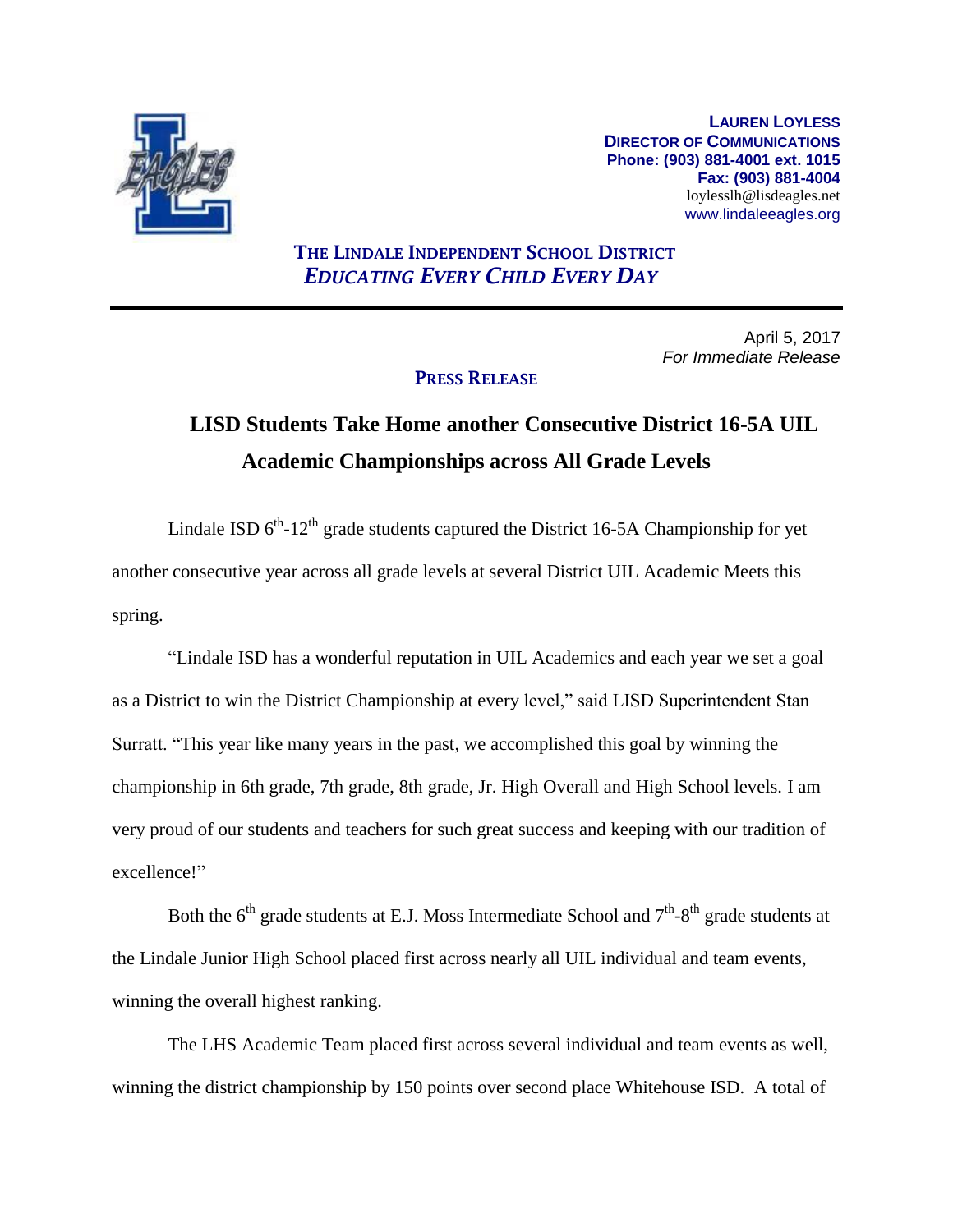512 points was awarded to Lindale High School for the championship. Twenty-one LHS students will also be competing at the regional meet later this April.

"This was a huge meet for us!" said UIL Director Rory McKenzie. "We had sponsors and students stepping up in big ways and I could not be prouder. Our sponsors have worked hard this year holding practices and testing sessions for their students and their hard work is paying off. We will head to regionals on Friday and fight for every possible state qualification we can get. We definitely have a goal in mind and are working hard to put ourselves in the best position to achieve it!"

The LHS Journalism Team also placed very high amongst the competition at the UIL Academic Meet and contributed greatly to the overall high score that won Lindale the championship.

"I am so proud of all that our students have accomplished," Journalism Sponsor and Region 7 Secondary Teacher of the Year Neda Morrow said. "Our district is very difficult with a lot of talented kids that I am blessed to work with each and every day."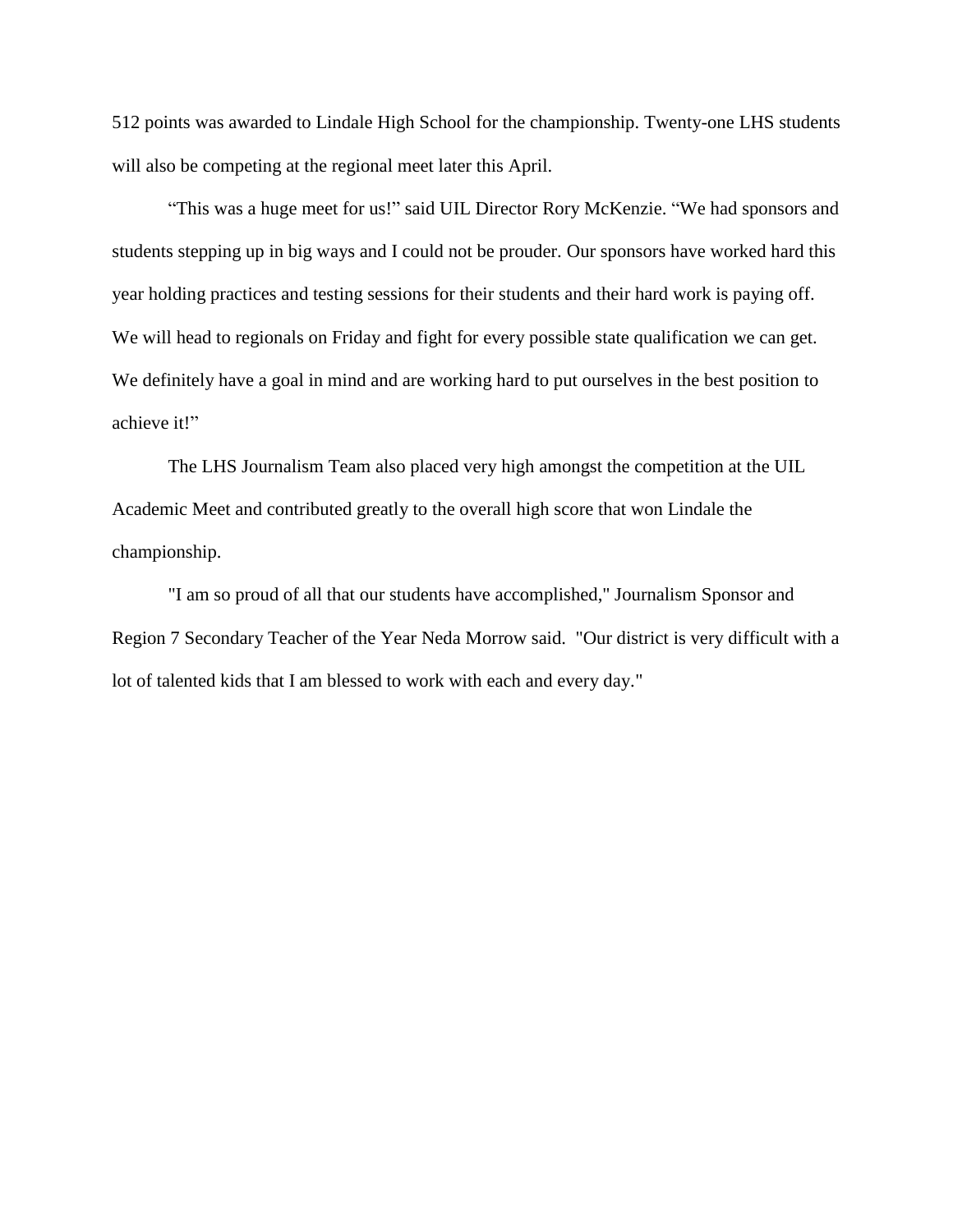#### **Individual and Team Results with LHS are listed below:**

#### Individual Results:

1st CX Debate - Ronak Desai and Jonas Thrasher-Evers 2nd CX Debate - Robert McWhorter and Anthony Wyatt 6th CX Debate - Matthew Grady and Grant Root 1st LD Debate - Evan Bewersdorf 2nd LD Debate - Ashlyn Ellgass

3rd LD Debate - Ashley Ray

1st Informative Speaking - Evan Bewersdorf

2nd Informative Speaking - Ashlyn Ellgass

3rd Informative Speaking - Peyton Mizell

1st Persuasive Speaking - Ronak Desai

2nd Persuasive Speaking - Anthony Wyatt

3rd Persuasive Speaking - Grant Root

1st Prose Interpretation - Elizabeth Tagg

6th Prose Interpretation - Anthony Wyatt

1st Poetry Interpretation - Samantha Rodden

1st Current Events - Evan Bewersdorf

2nd Literary Criticism - Samantha Rodden

3rd Literary Criticism - Ashley Ray

3rd Ready Writing - Haley Bass

6th Ready Writing - Morghan Davis

1st Computer Applications - Kelsi Jones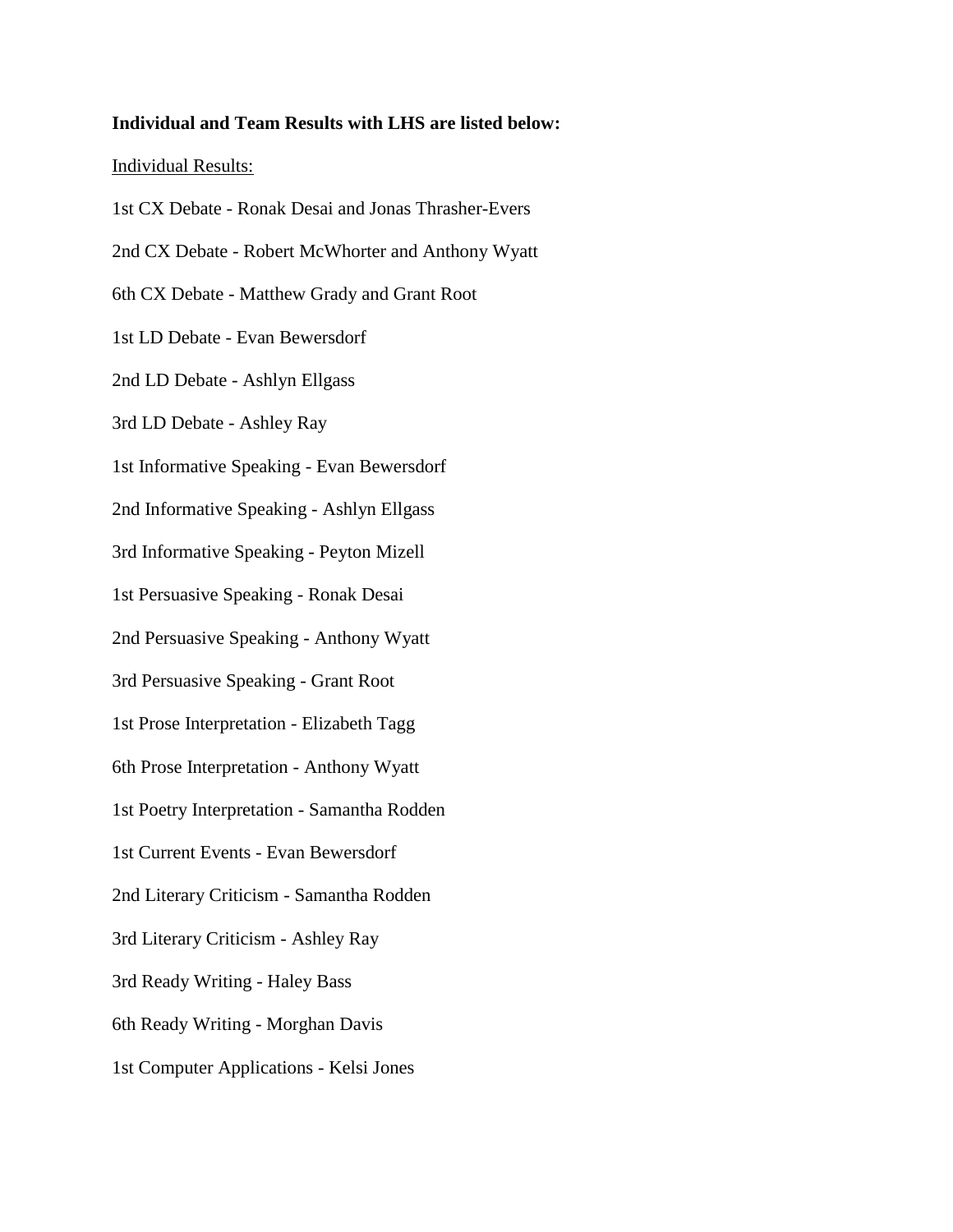2nd Computer Applications - Skylore Evans 3rd Computer Applications - Tyler Meador 2nd Computer Science - Tyler Russell 3rd Computer Science - Tyler Meador 4th Computer Science - Skylore Evans 6th Computer Science - Andrew Baggett 2nd News Writing - Bailey Spencer 5th News Writing - Tyra Rodden 2nd Feature Writing - Adrienne Parks 3rd Feature Writing - Tyra Rodden 5th Feature Writing - Emma Grace Cox 3rd Editorial Writing - Adrienne Parks 4th Editorial Writing - Carter Colvin 5th Editorial Writing - Tyra Rodden 1st Headline Writing - Colleen Starkey 2nd Headline Writing - Adrienne Parks 4th Headline Writing - Tyra Rodden 5th Mathematics - Sam Payne